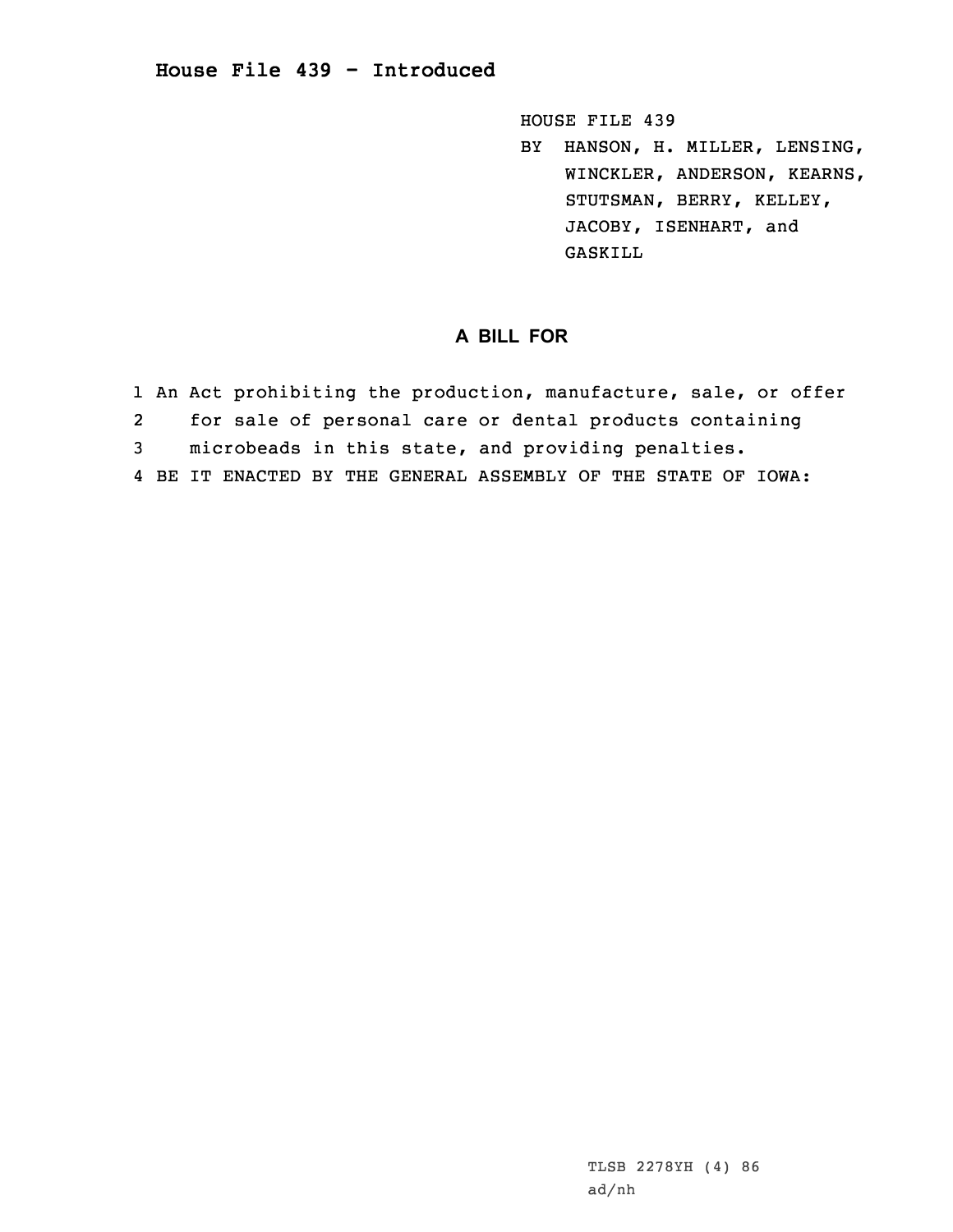## H.F. 439

1Section 1. NEW SECTION. **455L.1 Definitions.**

2 As used in this chapter, unless the context otherwise 3 requires:

4 1. *"Department"* means the department of natural resources 5 created under section 455A.2.

<sup>6</sup> 2. *"Microbead"* means any plastic component of <sup>a</sup> personal 7 care or dental product measured to be five millimeters or less 8 in size.

<sup>9</sup> 3. *a. "Personal care or dental product"* means any of the 10 following:

11 (1) An article intended to be rubbed, poured, sprinkled, or 12 sprayed on, introduced into, or otherwise applied to the human 13 body or any part of the human body for cleansing, beautifying, 14 promoting attractiveness, or altering the appearance.

15 (2) An article intended for use as <sup>a</sup> component of an article 16 described in subparagraph (1).

<sup>17</sup> *b. "Personal care or dental product"* does not include any 18 product for which <sup>a</sup> prescription is required.

19 Sec. 2. NEW SECTION. **455L.2 Personal care or dental** 20 **products with microbeads prohibited.**

21 <sup>A</sup> person shall not produce, manufacture, sell, or offer 22 for sale in this state any personal care or dental product 23 that contains microbeads that were intentionally added to the 24 product.

25 Sec. 3. NEW SECTION. **455L.3 Civil actions for compliance** 26 **—— penalties.**

 1. The attorney general, on request of the department, shall institute any legal proceeding necessary to enforce this chapter, including <sup>a</sup> proceeding for <sup>a</sup> temporary injunction, or to prosecute any person for <sup>a</sup> violation of this chapter or any rule adopted pursuant to this chapter.

 2. <sup>A</sup> person who violates this chapter shall be subject to <sup>a</sup> civil penalty, not to exceed two thousand five hundred dollars for each day of such violation for <sup>a</sup> first offense, and not to exceed five thousand dollars for each day of such violation for

-1-

LSB 2278YH (4) 86  $ad/nh$   $1/2$